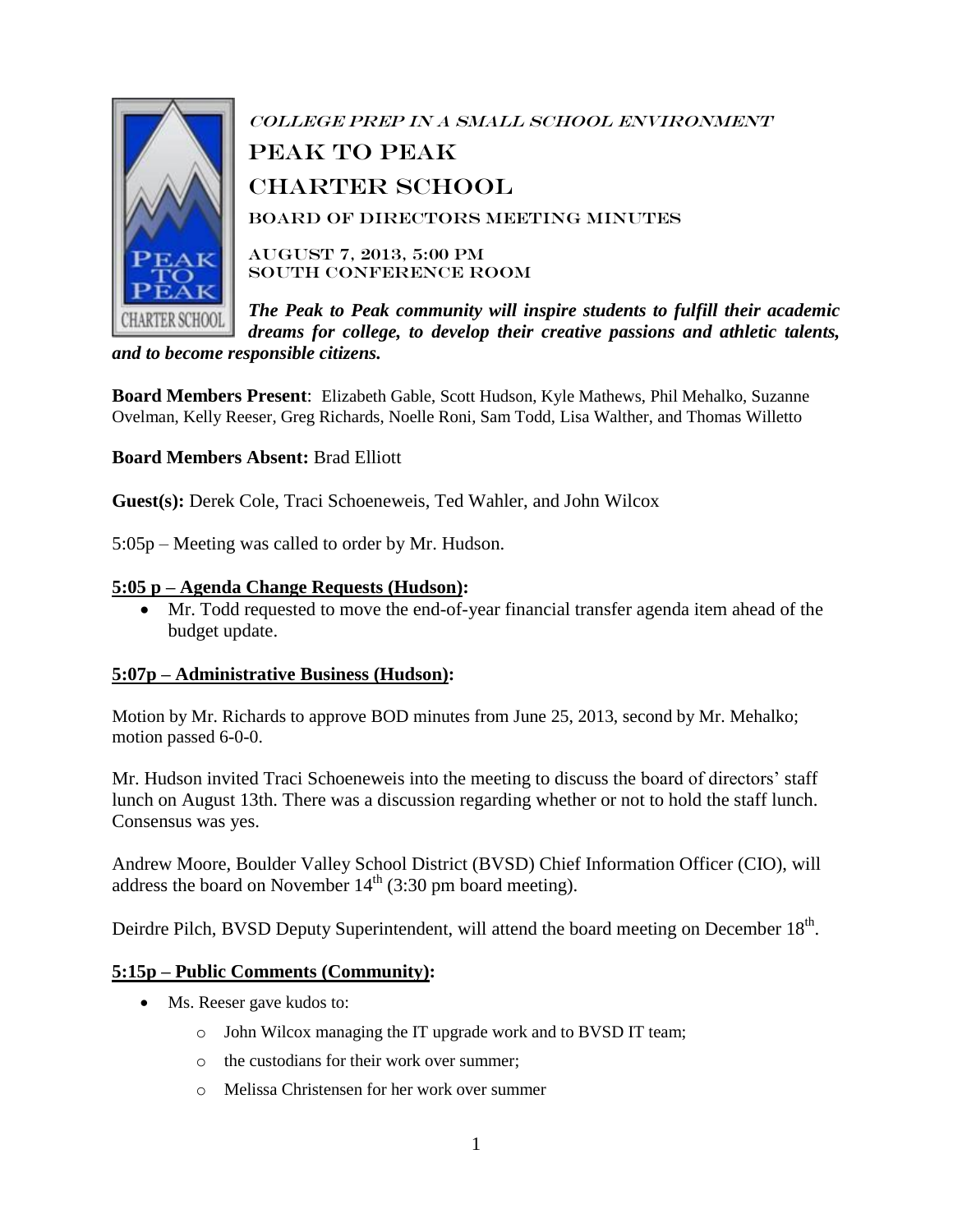- o Megan Freeman, Jen Dauzvardis, Keri Dunphy, and Melissa Christensen for induction.
- Elizabeth Gable gave kudos to:
	- o Traci Schoeneweis for her hard work over summer;
	- o the entire custodial staff Wayne Bowen, Steve Hubbard, Michael McDermott, Carmen Mireles, Tony Trujillo, and Renay Ulibarri – for their hard work over the summer;
	- o the Hiring and Organizational Development (HOD) committee for their continued great work with a lean staff.
- Mr. Willetto thanked Traci Schoeneweis for the painting and décor in the South Conference Room.
- Mr. Todd thanked:
	- o John Wilcox for the solar project work;
	- o Loise Peng who worked through July to close out the books and finish financials;
	- o Cathy Kakavis for coordinating the ball field rentals and organizing concessions.
- Ms. Ovelman echoed the kudos and thanks expressed by Ms. Reeser and Ms. Gable.
- Mr. Mathews thanked:
	- o Kelly Reeser for being here every day over the summer;
	- o Megan Freeman, Kelly Reeser, and Jen Dauzvardis for attending and presenting at the Charter School Conference in Washington D.C. this summer;
	- o echoed Ms. Gable's kudos to HOD, particularly to Deea Frisbie
- Mr. Mehalko thanked:
	- o Mr. Wilcox for facilities work and giving him a tour of campus;
	- o Brad Elliott and the Finance and Budget Committee (FBC) for setting up the meetings with Bernstein Global Wealth Management regarding planned giving;
	- o last year's board dealing with the financial challenges and great reserves at the end of last school year.
- Ms. Walther gave kudos to Tom Jannsen and the baseball coaches for hosting the wonderful alumni baseball event the weekend of August 3-4.
- Mr. Hudson welcomed the new board members.
- Ms. Schoeneweis thanked:
	- o Kelly Reeser for her work over the summer;
	- o John Wilcox and the custodial crew for their summer work;
	- o the community for being patient with all of the changes being thrown at them.
- Ted Wahler, new community member, introduced himself.

### **5:25p – Election of Board Officers and Committee Assignments (Hudson):**

Mr. Richards moved to nominate the following panel of officers for the 2013-14 school year: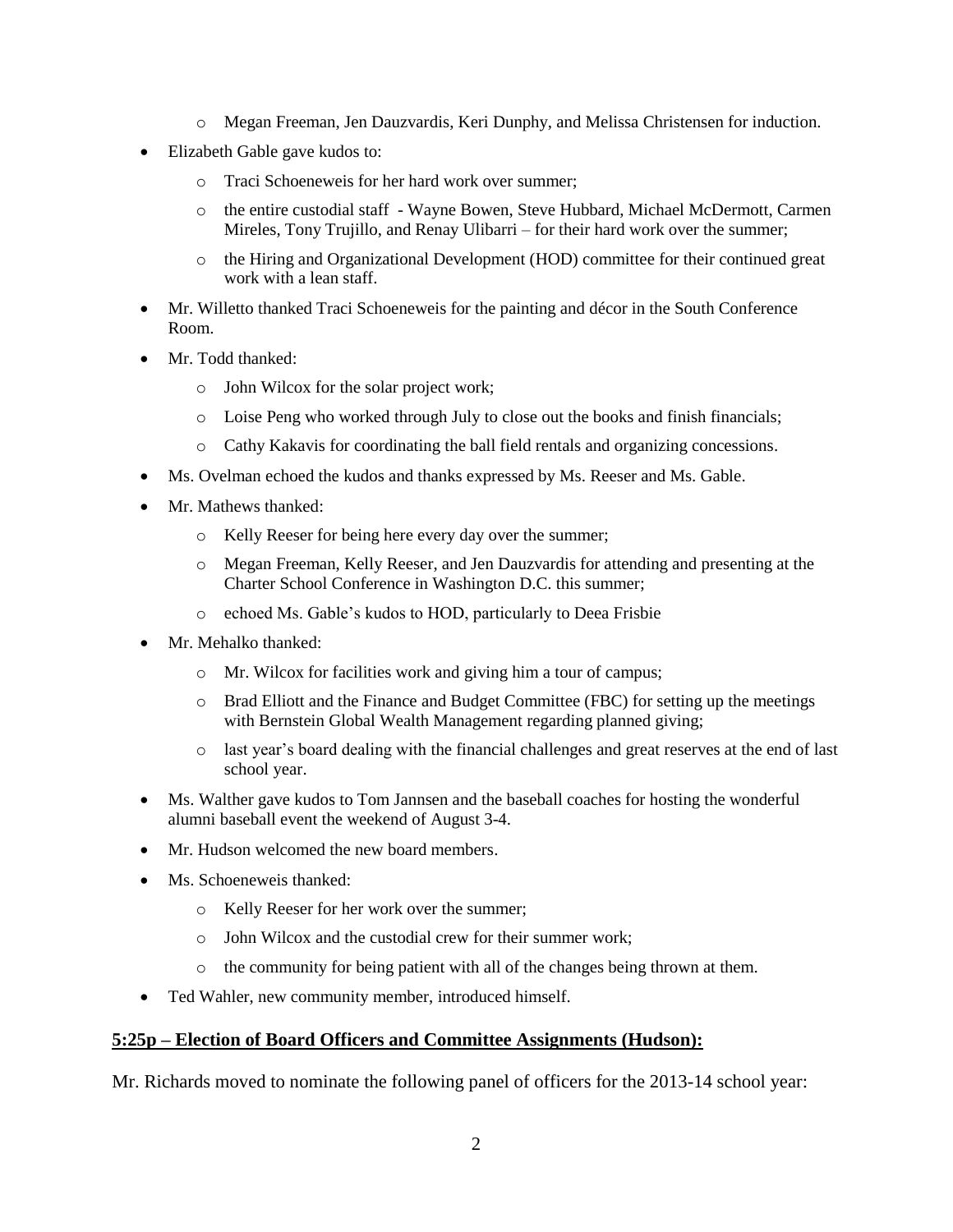| President:      | Mr. Willetto |
|-----------------|--------------|
| Vice-President: | Mr. Hudson   |
| Treasurer:      | Mr. Richards |
| Secretary:      | Mr. Mehalko  |

The nominations were seconded by Mr. Willetto; motion passed 6-0-0.

5:29p: Committee Assignments: The board discussed specific assignments for board members to fill various liaison positions on both internal committees and with external entities. The assignments are as follows:

| Hiring & Organizational Development Committee: Ms. Walther, Ms. Gable       |                                   |
|-----------------------------------------------------------------------------|-----------------------------------|
| <b>Accountability Committee:</b>                                            | Mr. Mehalko, Mr. Hudson           |
| Finance & Budget Committee:                                                 | Mr. Elliot, Mr. Richards          |
| Curriculum:                                                                 |                                   |
| Elementary $-$                                                              | Ms. Walther, Mr. Mehalko          |
| $Secondary -$                                                               | Mr. Hudson, Mr. Richards          |
| <b>Volunteer Coordination Committee:</b>                                    | Ms. Gable, Mr. Elliott            |
| <b>Facilities Team:</b>                                                     | Mr. Willetto, Mr. Richards        |
| City of Lafayette Liaison:                                                  | Ms. Gable                         |
| <b>BVSD</b> Liaison:                                                        | Mr. Willetto                      |
| League of Charter Schools and Legislative Liaison: Mr. Elliott, Mr. Mehalko |                                   |
| <b>Advancement Liaisons:</b>                                                | Mr. Elliott, Mr. Hudson           |
| Elections:                                                                  | To be determined in November 2013 |

5:40p – Motion by Mr. Hudson to enter into Prairie View, Inc. board meeting; second by Mr. Richards; motion passed 6-0-0

**5:40p – Prairie View, Inc. Meeting to Elect Officers and Approve Minutes (Holstein):** (See separate Prairie View, Inc. meeting minutes)

5:45p – Return to the regular Peak to Peak Board meeting

Motion by Ms. Walther to enter into Friends of Peak to Peak board meeting, second by Mr. Willetto; motion passed 6-0-0.

### **5:45p – Friends of Peak to Peak Meeting to Elect Officers and Approve Minutes (Holstein):** (See separate Friends of Peak to Peak meeting minutes)

5:53p – Return to the regular Peak to Peak Board meeting.

### **5:53 – Approve End-of-Year Financial Transfers (Board):**

Mr. Todd reviewed the 2012-13 end-of-year financial transfers.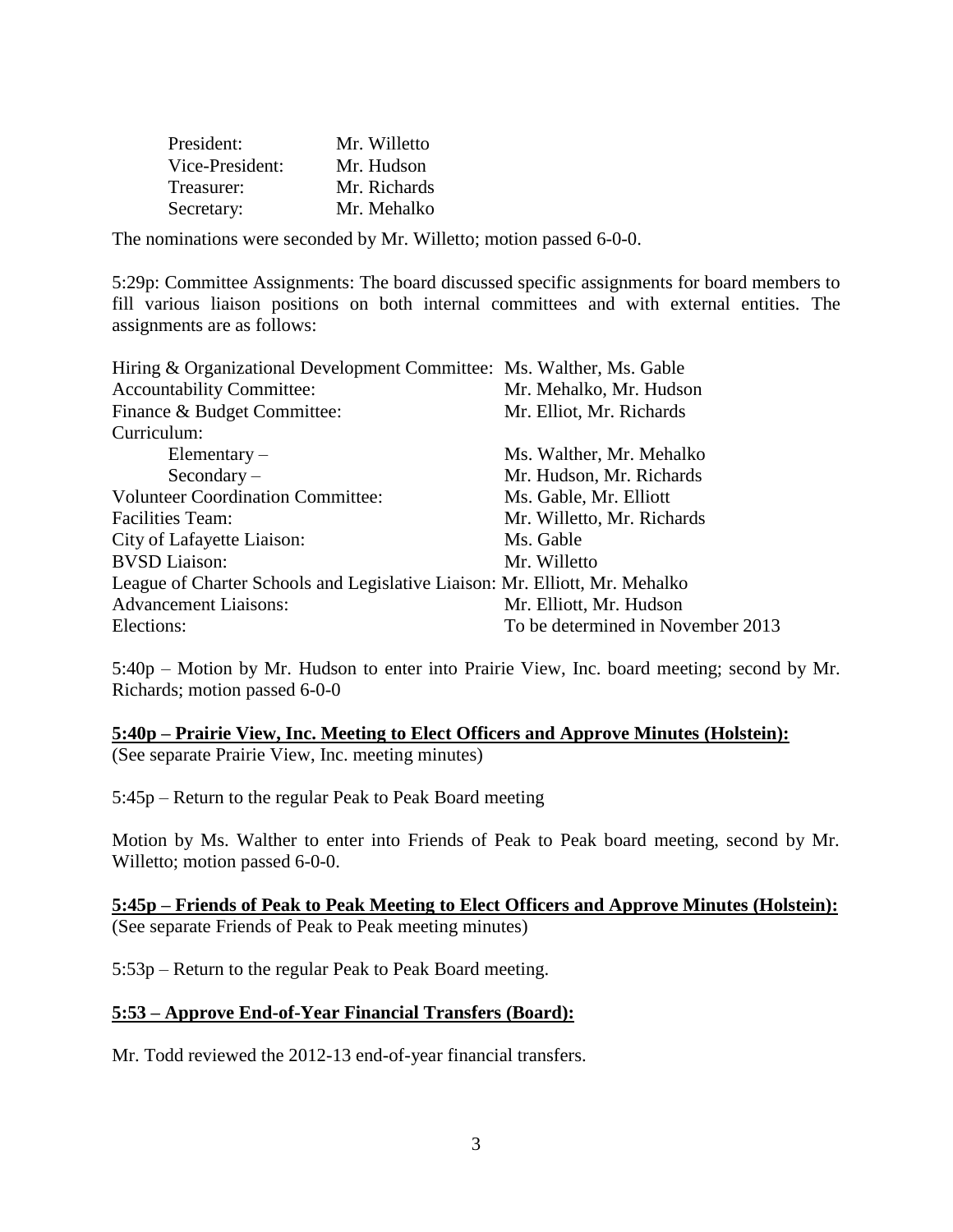Motion by Mr. Richards to approve the end-of-year transfers as presented by Mr. Todd; Second by Mr. Mehalko; motion passed 6-0-0.

## **5:59p – Budget Update, Review of Summer Facilities Improvements, and Budget Surplus Spending (Todd):**

Mr. Todd gave a summary of the Q4 FY 2012-13 financial report as well as the draft 2013-14 budget. The budget surplus from the 2012-13 school year was primarily used to pay for the BVSD information technology (IT) upgrades that were approved by last year's board and done over the summer.

## **6:15 – Update on New Information Technology (IT) System (Reeser):**

Mr. Willetto invited Mr. Wilcox into the meeting for the IT discussion.

Ms. Reeser felt the BVSD IT transition project went very well over the summer despite losing Peak to Peak's IT director. Cost for the new equipment came in slightly higher than estimated last spring due to change orders. BVSD has transferred all relevant files to their server. Old files were backed up and removed from the main server to reduce the amount of space taken up on the main server.

6:35p - BREAK

# **6:50p – Peak to Peak Philosphy, Board Norms and Protocols, Handbook Signing, Communication Pathways (Willetto):**

The board reviewed Board of Directors' (BOD) Handbook and signed the signature page.

Ms. Reeser gave a brief narrative on the history of Peak to Peak.

Mr. Willetto lead a board discussion regarding Sunshine Laws, communication pathways, and board protocols.

# **7:40p – Strategic Plan Recap and Board Goals (Board):**

### Strategic plan recap:

Ms. Reeser gave an overview of the Peak to Peak. Ms. Reeser recommends forming a subcommittee to review the following key performance indicators (KPIs):

- Teacher compensation percent to target
- Positive/negative referrals: 6-12
- Budget performance
- Fund development
- Replacement reserves

Mr. Richards suggested that this work be done as a full board since there are three new board members. Board meeting time will be set aside at future board meetings to address this.